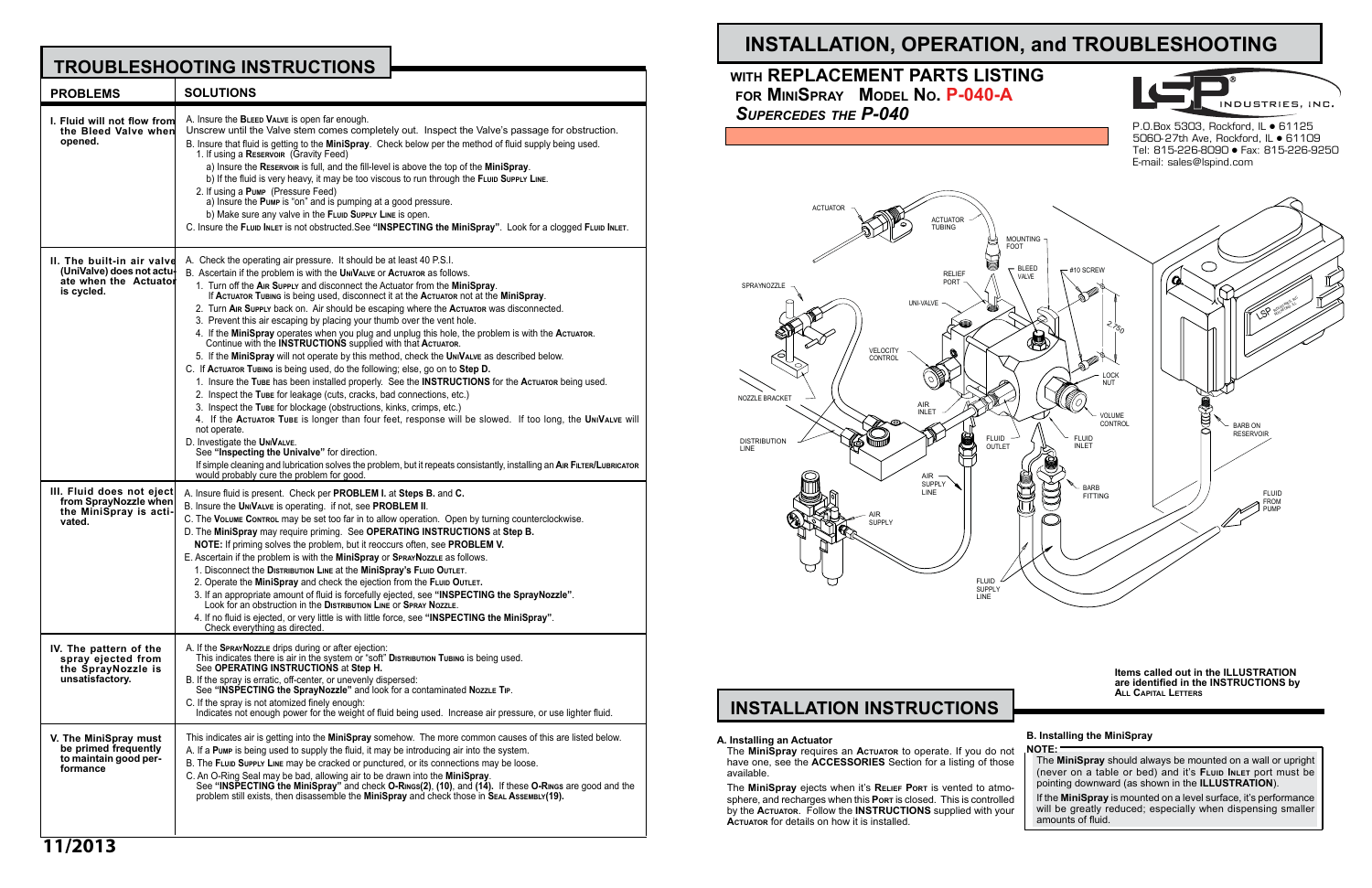#### **1. Locating the MiniSpray**

- Consider the following when choosing a location for a **MiniSpray**.
- a) Insure that lines to be connected to the **MiniSpray** will not interfere with work, and will not be caught by or rub against moving parts.
- b) Locate **MiniSpray** as close to **SprayNozzle** as practical. This is most applicable when dispensing heavy viscosity fluids.
- c) Locate **MiniSpray** at a lower level than the **SprayNozzle** for easier start-up.
- d) Locate **MiniSpray** closer to the **Actuator** for fast cycling (must be within four feet). Applicable to operating faster than 300 cycles per minute.

### **2. Mounting the MiniSpray**

Drill and tap for two #10 screws at 2-5/8" (2.625) centers. Slide the slots in the **Mounting Foot** of the **MiniSpray** under the heads of these screws and tighten securely. (See **ILLUSTRATION** on cover).

# **C. Installing a Fluid Supply**

The fluid to be ejected may be supplied by **Reservoir** or **Pump**. Do as described below per the method being used.

**1. Using a Reservoir** (Gravity Feed)

1-1/2 and 5 Gallon **Reservoirs** are available (see **ACCES-SORIES**). Both install in similar fashion. All items required for installation are supplied with the **Reservoir**.

Use thread sealant when making any of the following connections, *they must be air tight*.

- a) Locate the **Reservoir** higher than the **MiniSpray** and as close to it as practical. Insure the **Fluid Supply Line** will be out of harms way when installed.
- b) Mount the **Reservoir** using the mounting holes provided.
- c) Attach a **Barb Fitting** into the **Fluid Inlet** of the **MiniSpray**. Also into the outlet port in the bottom of the **Reservoir**.
- d) Push one end of the **Fluid Supply Line** onto the **Barb** under the **Reservoir**. Route the other end of this **Line** to the **Fluid Inlet** and cut off any excess (*not too much!!*). Push this end onto the **Barb Fitting** in the **Fluid Inlet**.

#### **2. Using a Pump** (Pressure Feed)

**Pumps** as described below are available from **L.S.P.** Contact us or our representative if interested.

- a) **Pump** pressures from 40 to 100 P.S.I. may be used. At higher pressures (approx. 150 P.S.I.) fluid will be forced through the **MiniSpray** and out the **SprayNozzle**. Lower pressures are recommended for ease of handling.
- b) The FLUID SUPPLY LINE and all fittings used with it, should have at least a 3/16" passage.
- c) Connect this **Line** at the **Pump**, and then to the **Fluid Inlet** of the **MiniSpray**. A valve or disconnect on this **Line** can be useful, but it must have proper passage.
- Use thread sealant when making any of the above connections, *they must be air tight*.

Standard 1/4" compression fittings should be used when making any connections required while running **Distribution Line**.

# **D. Installing the Air Supply**

The **MiniSpray** operates on compressed air which is controlled by a built-in air valve termed the **"UniValve"**.

# **1. Air Pressure**

The **MiniSpray** will operate at any pressure from 40 to 120 P.S.I. Less than 40 P.S.I. may be used if performance is acceptable; more than 80 P.S.I. is usually a waste of air; and more than 120 P.S.I. may reduce unit life.

#### **2. Air Supply Line**

This **Air Supply Line** and all the fittings used with it, *must have* at least 1/4" passage. If this **Line** is over ten feet long, or any elbow fittings are used, increase passages to 5/16" or more. A valve or disconnect on this **Line** can be useful, but it must have proper passage.

|                         | C. The Velocity Control.<br>This part and its seals see little or no use. Do not remove part<br>unless damaged or it is leaking air. If so, do as follows.                                                                                                                    |
|-------------------------|-------------------------------------------------------------------------------------------------------------------------------------------------------------------------------------------------------------------------------------------------------------------------------|
| mall<br>a פו            | 1. Unscrew VELOCITY CONTROL(30) from VALVE HOUSING(27) to<br>check O-Ring(28) and BACKUP RING(29).                                                                                                                                                                            |
| (31)                    | 2. Repair or replace as required and reassemble in reverse order.                                                                                                                                                                                                             |
| (27).                   | D. Reassemble the UniValve as follows.<br>1. Clean the bore in VALVE Housing (27) as well as is practical.                                                                                                                                                                    |
| d. If                   | 2. Apply a coat of light machine oil to all parts.                                                                                                                                                                                                                            |
| ahly.<br>ring,<br>sely. | 3. Insert VALVE SPOOL(35) into VALVE Housing(27) making sure<br>O-RING(34) is not pinched (give this O-RING special attention<br>because of its loose fit). Install VALVE PLUG(37) and retain<br>with RETAINER RING(20). Install PIPE PLUG(31) and torque to<br>60-80 in lbs. |
|                         | E. Reconnect the Air Supply and Actuator, and test operation.                                                                                                                                                                                                                 |
|                         |                                                                                                                                                                                                                                                                               |
|                         | low are made available to help with the application of the MiniSpray.                                                                                                                                                                                                         |
| the<br>ing,             | <b>B. Nozzle Assemblies</b><br>NozzLE Assembles are available in various types and spray patterns.<br>A simple description of each type is given below, followed by a chart<br>of Catalog Numbers for each type and spray pattern.                                            |

### **3. Air Handling Equipment**

Using an **Air Filter/Regulator/Lubricator** is strongly recommended. The **Filter** and **Lubricator** for more care-free service and longer life. The **Regulator** for air conservation and controlling performance.

#### **4. Connecting the Air Supply Line**

Connect one end of the **Air Supply Line** to the **Air Supply**. Connect the other end of this **Line** to the **Air Inlet** of the **MiniSpray**. Using thread sealant will help prevent loss of air.

# **E. Installing the Distribution System.**

This System consists of **Nozzle Assemblies**, **Distribution Line**, and their connections to the **MiniSpray**.

#### **1. Items required**

The items below are required to operate the **MiniSpray**. They are ordered separate from the **MiniSpray** and might not be included. If not present, they must be obtained.

#### **a) Nozzle Assembly**

- 1. Do not remove an **O-Ring** from its groove unless found bad bad, do not scratch the groove while prying it out.
- 2. Check parts for contamination. If dirty/gummy, clean thoroug
- 3. Check parts (including the **O-Rings** on them) for cuts, marring, breakage, or deformation.
- **NOTE:** It is natural for **O-RING(34)** to fit in its groove very loos The reason: it is a special, low friction configuration.

# **ACCESSORIES** The items listed be

Various types of **Nozzle Assemblies** are available. At least one of these items are required. (see **ACCESSORIES**)

#### **b) Distribution Line**

Any Actuator described below may be used to operate **MiniSpray**. They include all the necessary fittings, tubing, brackets, etc. required to adapt to the **MiniSpray**.

**Distribution Line** must be 1/4" O.D. For best results use metal tubing (soft copper is easiest to handle).

If this **Line** must be flexible, **L.S.P. HyPressure Tubing** is the *only non-metal tubing allowed for use.* Any other tubing is found to be too **"soft"** for good performance and may burst.

### **c) Line Fittings**

Used to actuate repeatedly at a set cycle rate. Air Operate Actuates continously while air is applied. Cycle rate set screwdriver in a recessed slot.

These Actuators are rugged, Solid-State Electronic device They all activate by magnetic pick-up or limit switch. They features of each are descibed below.

#### **2. Mounting a Nozzle Assembly**

Do as described below per the type **Nozzle Assembly** being used.

> Actuates after being triggered a given number of times. Co is settable from 1 to 99. Includes a time delay for control the moment of actuation after triggering.

#### **a) SprayNozzle.**

This type **Nozzle** requires support. If metal **Distribution Line** is used, it may be stable enough to be used as this support.

> Actuates a set number of times when triggered. Time betwe actuations is adjustable, allowing the pulses to be spread over a given period of time. Includes a time delay for controlling the start of pulsation after triggering.

If this **Line** is flexible, a **NozzleBracket** (see **ACCESSORIES**) or similar support will have to be used.

### **b) FlexTube.**

Drill and tap for 1/8-27 pipe thread. Screw the threaded stud of the **FlexTube** into this hole.

#### **c) MagnaTube.**

Simply set the **MagnaTube** into place where desired.

#### **3. Installing the Distribution Line.**

For best results, try to comply with the following.

a) Keep the amount of **Line** used to a minimum. Run **Line** as directly as possible. Use as little slack as practical.

- b) Use metal **Line** where possible. If flexible Line is required, see if metal Line can be used up to a point and then continued with flexible **Line**.
- c) Keep contaminaton out of the **Lines**. If cutting creates chips, be sure to flush clean before installation.
- d) Make all connections properly. Keep the **Distribution Line** bottomed in the **Fitting** while tightening the compression nut to one full turn past hand-tight.

#### **4. Using the On/Off Manifold**

The **On/Off Manifold** provides for splitting the **Distribution Line** and allows each leg to be turned on/off. For best results, try to comply with the following, as well as suggestions at Step 3 above.

- a) If **MiniSpray** is close to **SprayNozzles**, connect **Manifold** directly to **MiniSpray's Fluid Outlet Port** using a pipe nipple. Run **Distribution Line** to **SprayNozzles** from the **Manifold.**
- b) If **MiniSpray** is distant to the **SprayNozzles**, locate **Manifold** as close to the **SprayNozzles** as practical. Run **Distribution Line** from the **MiniSpray** to the **Manifold**, and then on to the **SprayNozzles**.

# **INSTALLATION** (continued) **1 INSPECTING the UniValve** See REPLACEMENT PARTS for Key No's shown in parenthesis

# **A. Disassemble UniValve as follows.**

- 1. Unscrew **Pipe Plug(31)** from **Valve Housing(27)**.
- 1. Remove **RETAINER RING(20)** from VALVE **Housing(27)** (use a small screw driver and pry ring from grove). *See page 5.*
- 2. Remove VALVE PLUG(37) and VALVE SPOOL(35) by inserting rod (3/16" or smaller) into the hole from which **PIPE PLUG** was removed and pushing these parts out of **Valve Housing(27)**.

#### **B. Inspect the Spool, Cylinder, and their O-Rings.**

### **A. Actuators**

# **1. Mechanical Actuator — Model No: P901**

Used for manual or mechanical actuation. Operates by having a probe deflected off-center in any direction. This may be done by hand or by using a moving machine member.

# **2. Electrical Actuator — Model No: P912**

Used for electrical actuation. Operates when supplied with a 110Vac 60Hz signal. Other voltages are available.

# **3. Air Timer Actuator — Model No: P908**

#### **Electronic Actuators**

#### **4. Count Down Actuator — Model No: E310**

### **5. Pulsating Actuator — Model No: E305**

#### **6. Timer Actuator — Model No: E315**

Actuates continously at a set cycle rate. Can be set for remote control so that actuation stops when machine does.

#### **7. Electronic Actuator — Model No: E300**

Is a combination of the Counter and Pulsator described above. Counts from 1 to 99. Pulsation time and duration have separate adjustments. Either or both features are selectable. Includes time delay to control the moment of actuation.

- **1. SprayNozzles Model No's P20x** Consist of a Nozzle Tip and a Check to prevent after dripping. **2. FlexTube — Model No's 21x** Consist of a SprayNozzle (above) attached to a Sta-Put Flex-
- Tube. **3. MagnaTube — Model No's P22x**
- Consist of a FlexTube (above) mounted on a magnetic base.

|          | <b>Nozzle Tip</b>               | <b>SprayNozzle</b> | <b>FlexTube</b>    | <b>MagnaTube</b>   |
|----------|---------------------------------|--------------------|--------------------|--------------------|
| d.<br>by | 110° Fan Spray<br>80° Fan Spray | $P-201$<br>$P-202$ | $P-201$<br>$P-202$ | $P-201$<br>$P-202$ |
|          | 65° Fan Spray                   | $P-203$            | P-203              | P-203              |
| S.       | 25° Fan Spray<br>55° Cone Spray | $P-205$<br>P-207   | P-205<br>P-207     | $P-205$<br>P-207   |
| he       | <b>Rt. Angle Spray</b>          | $P-209$            | P-209              | P-209              |

|       | C. HyPressure Tubing — Model No: P940                                                         |  |  |  |
|-------|-----------------------------------------------------------------------------------------------|--|--|--|
|       | Supplied for use as flexible <b>D</b> ISTRIBUTION LINE. This is the only                      |  |  |  |
| วunt  | flexible tubing we have found capable of giving satisfactory                                  |  |  |  |
| lling | performance. Has 1/4" O.D. which adapts to NozzLEAssEMBLIES.                                  |  |  |  |
|       | D. NozzleBracket - Model No: P925                                                             |  |  |  |
|       | Used to support the <b>SPRAYNOZZLE.</b> Gives complete control                                |  |  |  |
| een   | for aiming the $S_{\text{DDAYN}}$ $\sigma$ $\bar{z}$ is Moves un/down 5" tilts 180 $^{\circ}$ |  |  |  |

for aiming the **SprayNozzle**. Moves up/down 5", tilts 180°, and rotates 360°. Mounts on the **MagnaBase** for yet more convenience.

#### **E. MagnaBases**

Holds ACCESSORIES for easy positioning and adjustments.

#### **. MagnaBase — Model No: P905**

Holds with a force of 100 pounds on bare metal.

#### **F. Fluid Reservoirs**

For use as containers for supplying the lubricant to be dispensed**.**

- **1. 1-1/2 Gallon Reservoir Model No: P312** Consists of 1-1/2 Gallon container with sight-glass, snap-on lid, filtered outlet, and mounting hardware.
- **2. 5 Gallon Reservoir Model No: P315** Same as above except with 5 Gallon capacity.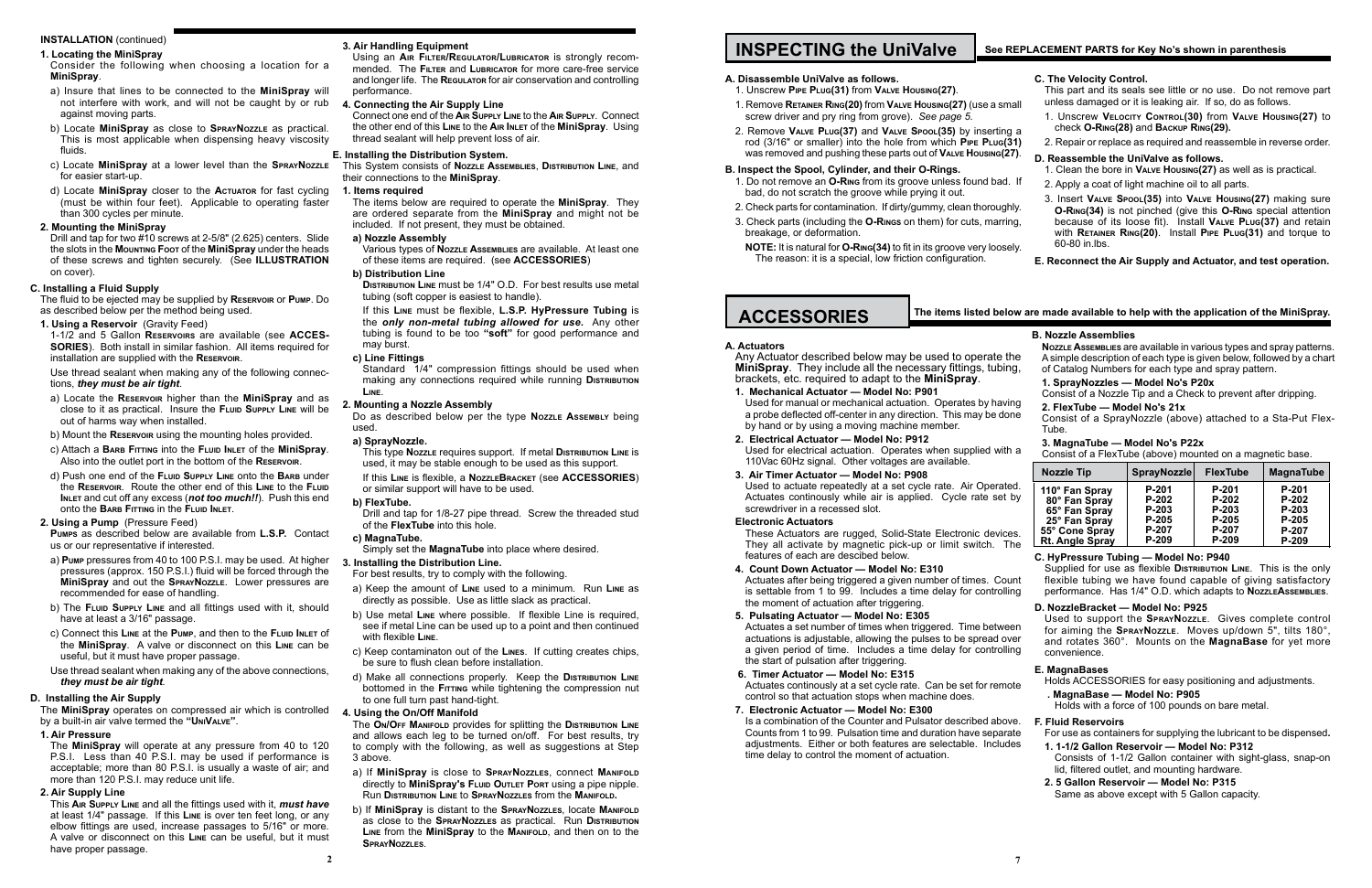#### **Example #1:**

If a portion of the system has been fabricated, configurations such as those shown in **Fig #1** can trap air in the system.

Shows the same system without the potential problems of the one above it.

#### **Fig #2**

#### **NOTE:**

We reccommend that you contact **L.S.P.** if you plan to frabricate a portion of the System.

#### **Example #2**

A high area in the **Distribution Line** can keep an air bubble from being ejected. See **Fig #3**.

Insure there is fluid for the **Pump**. Activate the **Pump**. Open the **Fluid Supply Line** to the **MiniSpray** (open valve, connect disconnect, etc.)

> To cure the problem, try cycling at a fast rate and at full volume to drive the bubble up to the **SprayNozzle**.

If that doesn't work, raise the **Nozzle** (or lower the **Line**) so that the bubble will run up to the **Nozzle** to be expelled.

#### **A. Supply the Fluid to be Sprayed**

Do as described below per the method you are using to supply fluid to the **MiniSpray**.

**1. If Using a Reservoir** (Gravity Feed)

Fill the **Reservoir** with the fluid to be sprayed. The fill level must be above the top of the **MiniSpray**.

**2. If Using a Pump** (Pressure Feed)

# **B. Prime the MiniSpray**

**1. If Using a Reservoir.** Open the **Bleed Valve** by turning it's knob counter-clockwise. Keep the **Bleed Valve** open until fluid flows from the hole in it's

Adjust the **VOLUME CONTROL** until the desired amount of fluid is being dispensed. Once set, secure this **CONTROL** in place with the **Lock Nut**.

side. When this fluid is void of air bubbles, close the **Bleed Valve** and tighten securely.

# **2. If Using a Pump.**

The **Velocity Control** adjusts the speed of ejection. Using very light fluids or high air pressures, the spray might be so violent and atomized so fine that it "bounces off" causing "fogging". Adjust the **VELOCITY CONTROL** to tune out this problem.

Do as above, but be aware the fluid is under pressure. This can get messy if not done cautiously. It is best to place a towel over the area.

#### **C. Supply the Operating Air**

Connect or turn on the **Air Supply** to the **MiniSpray**.

#### **D. Set the Controls**

Fully open the **Volume Control** and **Velocity Control** by turning their knobs counter-clockwise until they stop. If an **Air Regulator** is present, set it for maximum air pressure.

# **E. Operate the MiniSpray**

Operate the **Actuator** to cycle the **MiniSpray**. Continue this cycling until fluid is ejected at the **SprayNozzle**. If this does not eventually happen, return to **Step B.** and prime again.

#### **F. Purge all Trapped Air**

Initial sprays are normally of poor quality and drip. This is due to air in the system. Continued cycling should drive this air out, with the spray changing to a fine burst with no drip at all. If this does not eventually happen, continue at **Step H.** below.

# **G. Make Adjustments**

**1. Aim the SprayNozzle**

Position the **SprayNozzle** so that it's spray is giving the desired coverage.

#### **2. Reduce the Amount of Fluid used.**

#### **3. Reduce the Operating Air Pressure.**

- ...Try to dislodge it with a high pressure stream directed backward to the normal flow through the Nozzle.
- ...If you must use a tool, use one as "soft" as possible (plastic, fiber)
- ...Apply no more pressure than necessary. The Tip is easily damaged. Some clogs are impossible to get out without harming the Tip. Keep a spare Nozzle Tip handy for such cases.
- 4. At re-assembly, clean the Nozzle Tip of all residue and apply thread sealant. Torque to 80-120 in.lbs.

If an **Air Regulator** is present, reduce pressure until spray quality begins to deteriorate or the **MiniSpray** begins to malfunction; then increase the pressure 10 to 15 P.S.I. above that point. This insures sufficient power at economical air consumption.

#### **4. Adjust the Velocity Control**

#### **H. Poor Spray Quality**

If poor spray quality presists, see the following for descriptions of the most common causes.

#### **1. Incorrect Distribution Line being used.**

If the **Distribution Line** being used is of improper material, or is too long in length, it may be too **"soft".** Meaning that the **Line** expands too much during ejection, absorbing some of the force required for a good spray. After ejection, it contracts again, to squeeze out an after-drip. For more details see **INSTALLATION INSTRUCTIONS** at **Step E**.

### **2. Air is Drawn into the System.**

During operation the system sees a vacuum. Connections which are not air tight may allow air to be sucked in. Use thread sealant on all fittings and piping, and make all tube connections properly and tight.

### **3. Air is Introduced into the System.**

#### The problem need not necessarily be at the **MiniSpray**.

If a **Reservoir** is left to run dry, or a **Pump** leaks and pumps air, or the **Fluid Supply Line** becomes punctured or is cracked, etc.... are a few ways in which air might be introduced into the System from external sources.

# **4. Air is Trapped in the System.**

The following examples show how "pockets" can trap air in the System. They do not show every possible situation, but give an idea of what to look for.

# **OPERATING INSTRUCTIONS**

- **A. The Distribution Line**
- This **Line** is very important to good performance. Check that it is of the proper type. See **INSTALLATION INSTRUCTIONS** at **Step "D"**.

If this **Line** is metal, check for kinks or crimping that may have closed it off. If it is flexible **Line**, check it for cuts or cracks.

In either case, check all connections to insure they are air tight.

#### **B. The Nozzle Tip**

- **NOTE:** Whenever a Nozzle Tip (#1) is removed, the Check Ball (#4, #7) should be replaced. In time, the Ball takes a "set" and will not seat properly once disturbed.
- 1. Unscrew the Nozzle Tip (#1). Caution, this Tip is spring loaded.
- 2. Inspect the Check Spring (#2, #6). Replace if broken or deformed.
- 3. Clean the Nozzle Tip (#1) and blow dry. Inspect by looking through it.If you do not see a tiny, uniformly shaped hole, there is a clog.

Tips on unclogging a Nozzle Tip:

**C. The FlexTube \ MagnaTube** A **FlexTube** or **MagnaTube** may be clogged or leaking. These problems are handled differently as described below.

#### **1. Checking for a clogged FlexTube.**

First do Step "B" above. Do no more dis-assembly. Check for the clog by running a wire or blowing through the Copper Tube (#16).

#### **2. Repairing a leaking FlexTube.**

a. Unscrew the Check Housing (#12) from the FlexTube (#15).

- **NOTE:** Removing the Nozzle Tip (#1) is not necessary.
	- b. Unscrew the FlexTube (#15) from the Mounting Adapter (#17).
	- c. Remove the two small "O"Rings(#13) and Backup Rings(#14). See if they are dirty, cut, or deformed. Clean or replace as needed.
	- d. Check the surfaces where these "O"Rings seal. If scratched or marred, have smoothed or replace the part.
	- e. Re-assemble in reverse order, and torque parts to 60-80 in.lbs.
- **NOTE:** Do not remove the Copper Tube (#16) from FlexTube (#15) unless one or the other needs replacing. If it is necessary, be careful to not mar the soft Copper Tube which is easily scratched.



# **PARTS LIST "E"**

Use the appropriate Figure at the right to identify the Part by it's Key No.

Using the Key No. and table below, find the Part Number, No. of Pieces used, and the Description of the Part needed.

| <b>KEYPART</b> |                | No.            | <b>DESCRIPTION</b>           |
|----------------|----------------|----------------|------------------------------|
|                | No. NUMBER     | $P_{CS}$       | -OR- PART NAME               |
|                | <b>NOZ-101</b> | 1              | NOZZLE, 110° FAN:            |
|                | <b>NOZ-102</b> | 1              | NOZZLE, 80°FAN:              |
| 1              | $NOZ-103$      | 1              | NOZZLE, 65° FAN:             |
|                | $NOZ-104$      | 1              | NOZZLE, 25° FAN:             |
|                | $NOZ-105$      | 1              | NOZZLE, 55° ROUND:           |
|                | $NOZ-106$      | 1              | NOZZLE, SIDE FAN:            |
| 2              | <b>SPG-005</b> | 1              | SPRING, CHECK:               |
| 3              | <b>EYE-001</b> | 1              | <b>EYELET, CHECK</b>         |
| 4              | <b>BAL-021</b> | 1              | <b>BALL, CHECK:</b>          |
| 5              | <b>SET-019</b> | 1              | SEAT, CHECK:                 |
| 6              | 280-SPG-01     | 1              | <b>SPRING ASSEMBLY:</b>      |
| 7              | <b>BAL-022</b> | 1              | <b>BALL, CHECK:</b>          |
| 8              | <b>HSG-050</b> | 1              | HOUSING, CHECK               |
| 9              | <b>HSG-020</b> | 1              | HOUSING, CHECK               |
| 10             | FIT-017        | 1              | FITTING, NUT:                |
| 11             | 290-BRK-02     | 1              | <b>BRACKET ASSY:</b>         |
| 12             | <b>HSG-036</b> | 1              | HOUSING, CHECK:              |
| 13             | <b>RGO-006</b> | 2              | O-RING, SEAL:                |
| 14             | <b>RGB-006</b> | $\overline{c}$ | RING, BACKUP:                |
| 15             | 281-TUB-01     | 1              | <b>FLEXTUBE ASSY:</b>        |
| 16             | <b>TUB-011</b> | 1              | TUBE, COPPER:                |
| 17             | $ADP-041$      | 1              | <b>ADAPTER, MOUNTING:</b>    |
| 18             | <b>BRK-014</b> | 1              | <b>BRACKET, MOUNTING</b>     |
| 19             | 282-BAS-07     | 1              | <b>MAGNETIC BASE</b>         |
| 22             | <b>SCR022</b>  | 1              | SCREW, BUTTON HD: 10X32-.875 |
| 23             | 290BAS05       | 1              | <b>MAGNETIC BASE</b>         |



# **Inspecting the Distribution System Refer to PARTS LIST "E" for Key No's shown in parenthesis.**